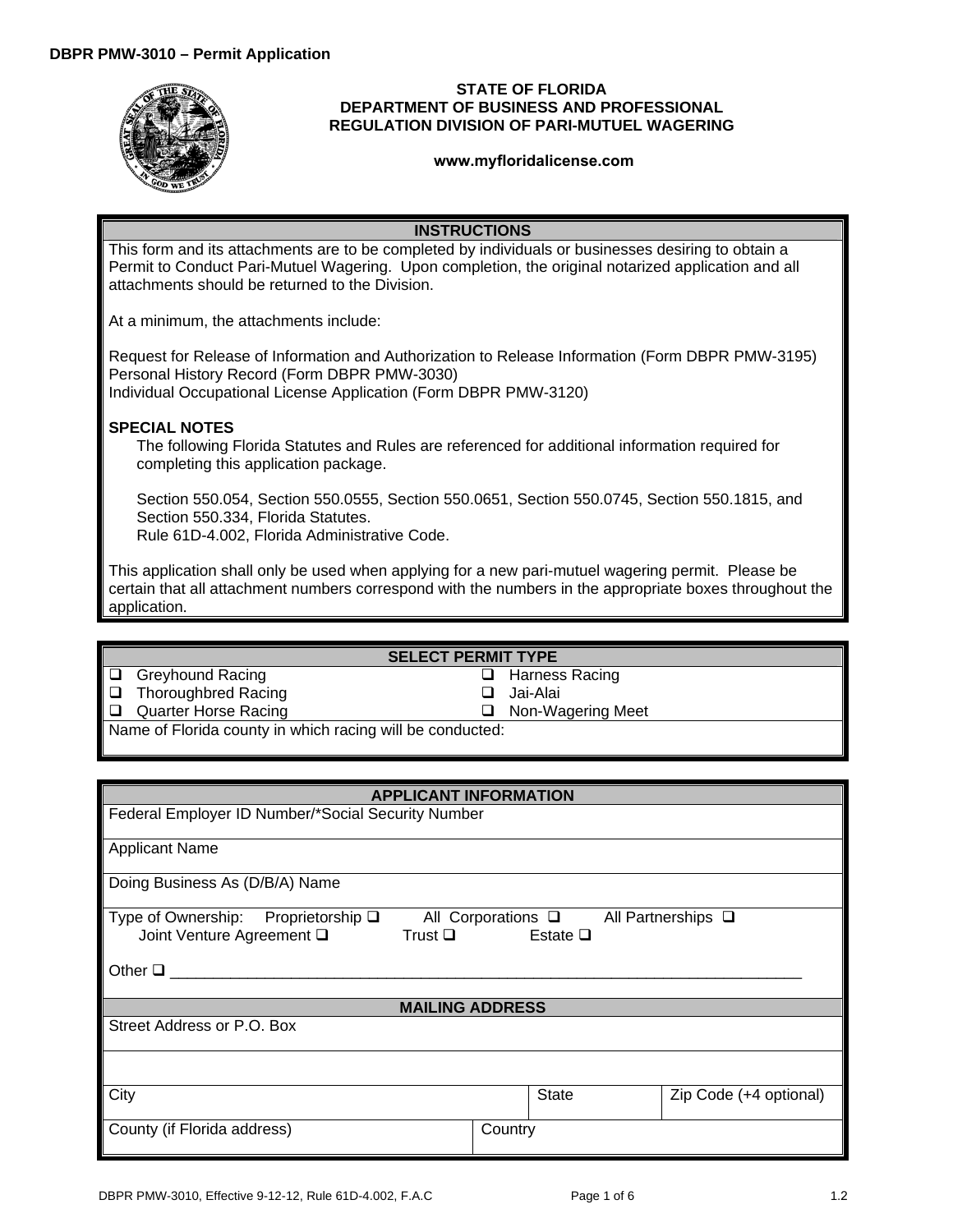| <b>CONTACT INFORMATION</b>                       |                                  |       |                        |  |
|--------------------------------------------------|----------------------------------|-------|------------------------|--|
| Contact Name                                     |                                  |       |                        |  |
| <b>Primary Phone Number</b>                      | <b>Primary E-Mail Address</b>    |       |                        |  |
|                                                  |                                  |       |                        |  |
|                                                  | <b>BUSINESS LOCATION ADDRESS</b> |       |                        |  |
| <b>Street Address</b>                            |                                  |       |                        |  |
|                                                  |                                  |       |                        |  |
| City                                             |                                  | State | Zip Code (+4 optional) |  |
| County                                           | Country                          |       |                        |  |
|                                                  |                                  |       |                        |  |
| <b>ADDITIONAL CONTACT INFORMATION (OPTIONAL)</b> |                                  |       |                        |  |

| ADDITIONAL CONTACT INFORMATION (OPTIONAL) |                   |  |
|-------------------------------------------|-------------------|--|
| Alternate Phone Number                    | <b>Fax Number</b> |  |
| l Alternate E-Mail Address                |                   |  |

- 1. If the applicant is a Corporation, complete the following:
	- (a) Where incorporated:

| When incorporated: |
|--------------------|
|                    |

(b) Attach a copy of the Articles of Incorporation.

Attachment #

(c) If incorporated outside of the State of Florida, attach a copy of license to do business in Florida.

Attachment #

(d) Attach a copy of the last five corporate annual reports filed with the Department of State.

Attachment #

(e) If the applicant corporation is a subsidiary of any other entity, attach an organizational chart reflecting the complete holdings of the parent entity.

Attachment #

(f) Attach a listing of all present or past civil suits involving the applicant as a defendant for the past twenty years. Include style of case, case number, court of jurisdiction, and final outcome of case.

Attachment #  $\overline{a}$  and  $\overline{a}$  and  $\overline{a}$  and  $\overline{a}$  and  $\overline{a}$  and  $\overline{a}$  and  $\overline{a}$  and  $\overline{a}$  and  $\overline{a}$  and  $\overline{a}$  and  $\overline{a}$  and  $\overline{a}$  and  $\overline{a}$  and  $\overline{a}$  and  $\overline{a}$  and  $\overline{a}$  and

(g) Attach a listing of all present or past criminal actions involving the applicant. Include investigating agency, case number, and final outcome of case.

Attachment #

(h) Attach a schedule disclosing all owners of 5 percent or more of any interest in this corporation.

Attachment #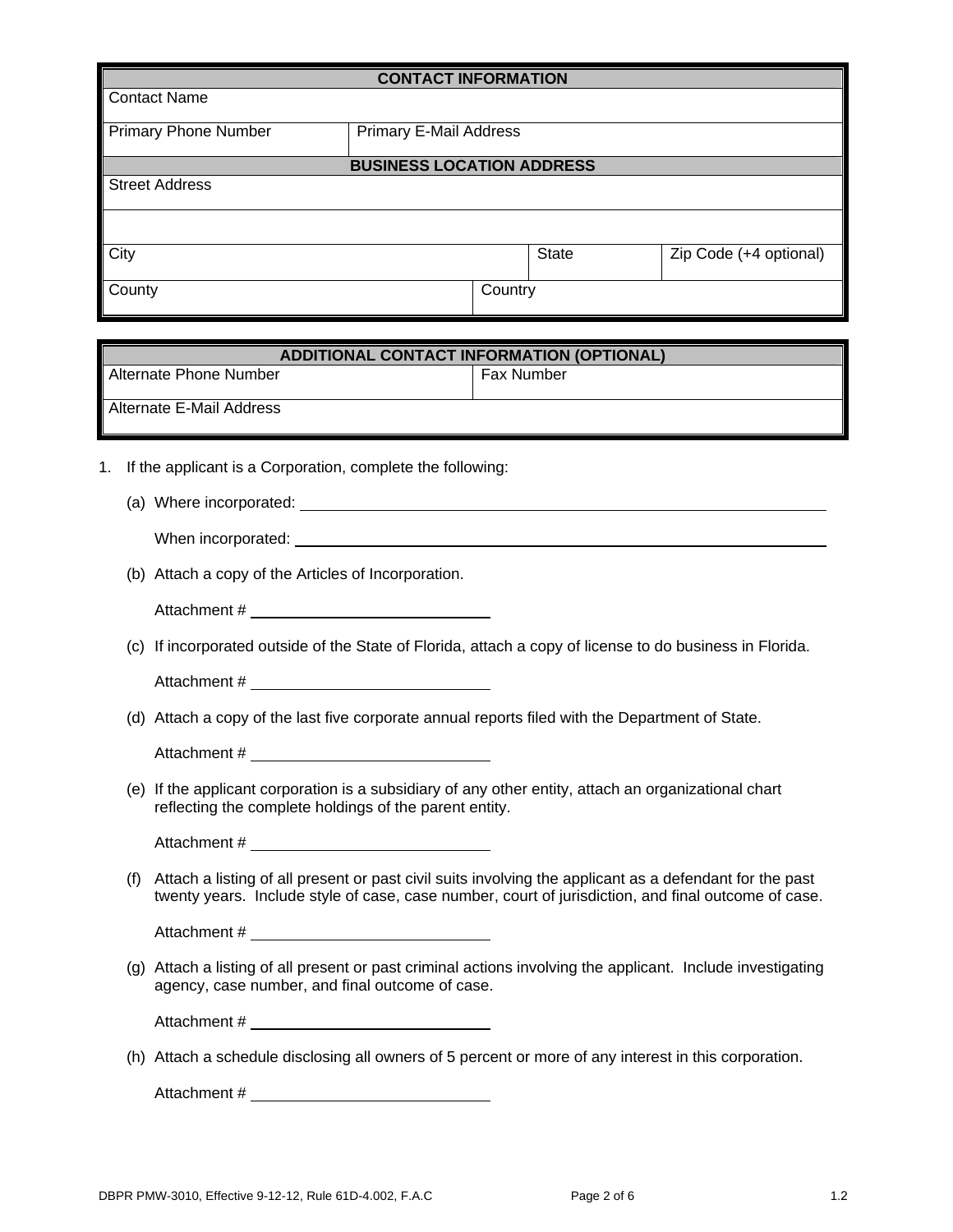| (i) Attach a schedule disclosing defacto equity ownership where corporate debt exceeds 10 percent of |
|------------------------------------------------------------------------------------------------------|
| assets owed to any one party.                                                                        |

|    |     | Attach a scribute disclusing detactor equity ownership where corporate debt exceeds to percent or<br>assets owed to any one party.                                                                                          |
|----|-----|-----------------------------------------------------------------------------------------------------------------------------------------------------------------------------------------------------------------------------|
|    |     |                                                                                                                                                                                                                             |
|    | (i) | Attach a schedule disclosing any ownership of 5 percent or more in any business or other entity<br>holding interest in any gambling or wagering activity in the State of Florida, the United States, or<br>internationally. |
|    |     |                                                                                                                                                                                                                             |
|    |     | (k) Attach a schedule disclosing the structure of ownership and all individuals involved (refer to question<br>$1(j)$ above).                                                                                               |
|    |     |                                                                                                                                                                                                                             |
|    | (1) | Attach a schedule disclosing the names and addresses of the officers and directors.                                                                                                                                         |
|    |     |                                                                                                                                                                                                                             |
| 2. |     | If the applicant is a Partnership, Joint Venture Agreement, Trust Agreement, or other business entity:                                                                                                                      |
|    |     | (a) Attach a copy of all agreements which established the entity.                                                                                                                                                           |
|    |     |                                                                                                                                                                                                                             |
|    |     | (b) Attach a listing of all present or past civil suits involving the applicant as a defendant for the past<br>twenty years. Include style of case, case number, court of jurisdiction, and final outcome of case.          |
|    |     |                                                                                                                                                                                                                             |
|    |     | (c) Attach a listing of all present or past criminal actions involving the applicant. Include investigating<br>agency, case number, and final outcome of case.                                                              |
|    |     |                                                                                                                                                                                                                             |
|    |     | (d) Attach a schedule disclosing the names and addresses of the principals, partners, or shareholders<br>owning 5 percent or more of the business entity.                                                                   |
|    |     | Attachment #                                                                                                                                                                                                                |
|    |     | (e) If the applicant is a subsidiary of any other entity, attach an organization chart reflecting the<br>complete holdings of the parent entity.                                                                            |
|    |     |                                                                                                                                                                                                                             |
|    | (f) | Attach a schedule disclosing any ownership of 5 percent or more in any business or other entity<br>holding interest in any gambling or wagering activity in the State of Florida, the United States, or<br>internationally. |
|    |     |                                                                                                                                                                                                                             |
|    |     | (a) Attach a schodule disclosing the structure of ownership and all individuals involved (refer to question)                                                                                                                |

(g) Attach a schedule disclosing the structure of ownership and all individuals involved (refer to question 2 (f) above).

Attachment #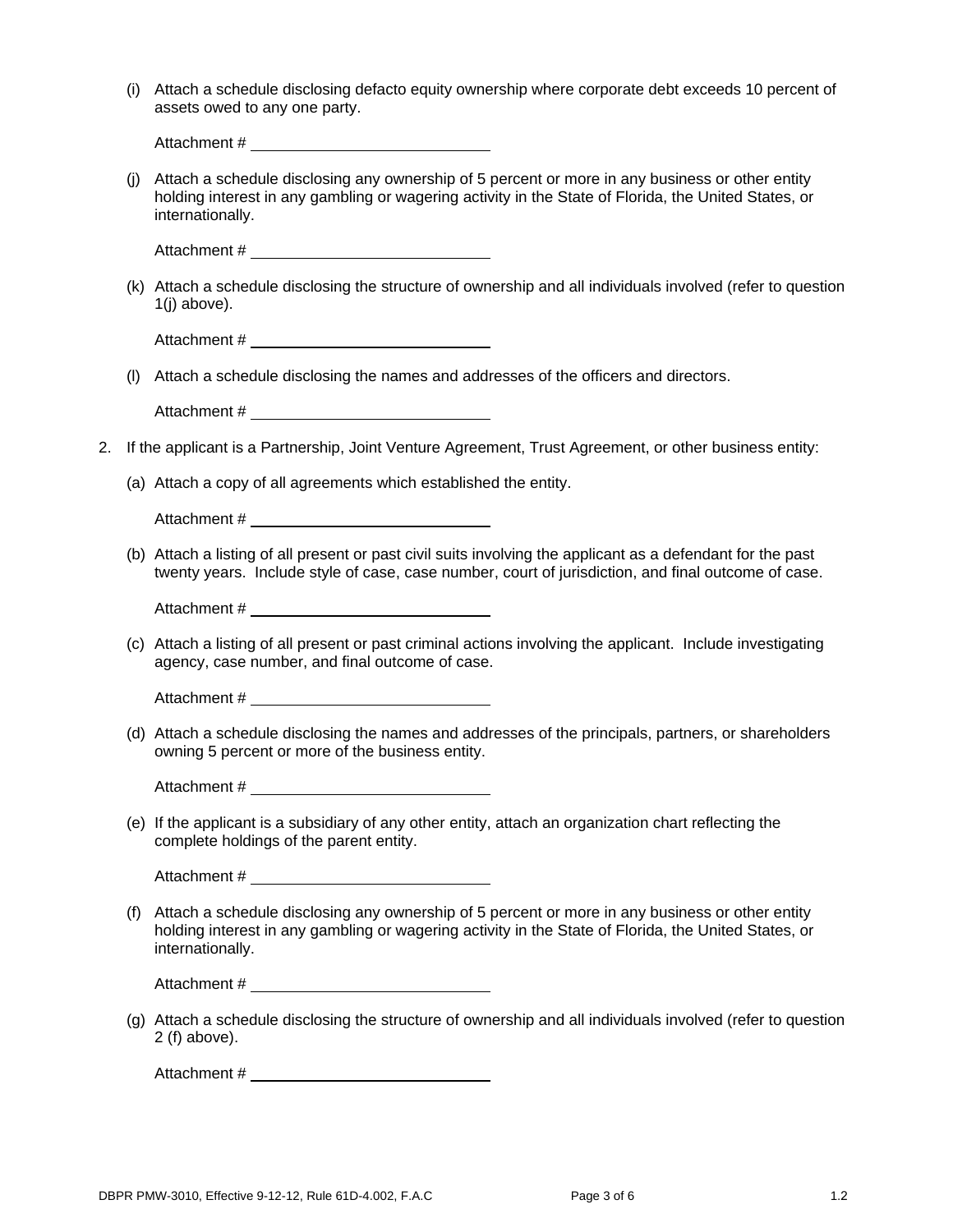- 3. The following financial information is required for applicants which are Corporations, Partnerships, Joint Venture Agreements, Trust Agreements, or other business entities:
	- (a) Attach a copy of the applicant's financial statements for the last five years. If no financial statements were prepared, so state, and attach necessary documents which reflect the financial condition of the applicant for the past five years.

(b) If the applicant is a subsidiary of any other entity, the applicant must attach a copy of the parent corporation's financial statements for the past five years. If no financial statements were prepared for the parent corporation, so state, and attach necessary documents which reflect the financial condition of the parent corporation for the past five years.

Attachment #  $\overline{a}$  and  $\overline{a}$  and  $\overline{a}$  and  $\overline{a}$  and  $\overline{a}$  and  $\overline{a}$  and  $\overline{a}$  and  $\overline{a}$  and  $\overline{a}$  and  $\overline{a}$  and  $\overline{a}$  and  $\overline{a}$  and  $\overline{a}$  and  $\overline{a}$  and  $\overline{a}$  and  $\overline{a}$  and

(c) Please attach the names and addresses of the ultimate equitable owners for a corporation or other business entity, if different from those provided in 1(h), 1(l), and 4(a), unless the securities of the corporation or entity are registered pursuant to s. 12 of the Securities Exchange Act of 1934, 15 U.S.C. ss. 78a-78kk; and if such corporation or entity files with the United States Securities and Exchange Commission the reports required by s. 13 of that act or if the securities of the corporation or entity are regularly traded on an established securities market in the United States.

Attachment #

- 4. Ownership Interests
	- (a) Provide the full name, legal residence, business address, and percentage of ownership and total number of shares held, of all parties holding an interest in the applicant.

Attachment #

(b) All ownership interests must complete a Personal History Record, as included in the permit application package; a Request for Release of Information and Authorization to Release Information, as included in the permit application package; and a Division of Pari-Mutuel Wagering fingerprint card, as included in the permit application package.

Attachment #  $\overline{a}$  and  $\overline{a}$  and  $\overline{a}$  and  $\overline{a}$  and  $\overline{a}$  and  $\overline{a}$  and  $\overline{a}$  and  $\overline{a}$  and  $\overline{a}$  and  $\overline{a}$  and  $\overline{a}$  and  $\overline{a}$  and  $\overline{a}$  and  $\overline{a}$  and  $\overline{a}$  and  $\overline{a}$  and

(c) Attach a listing of all past or present criminal charges involving the above-listed ownership interests and their spouses; if none, so state. Include arrest charge, arresting agency, date of arrest, court of jurisdiction, and final outcome.

Attachment # \_\_\_\_\_\_\_\_

(d) Attach a listing of all past or present civil suits involving the above-listed ownership interests and their spouses; if none, so state. Include style of case, case number, court of jurisdiction, and final outcome of case.

Attachment #

- (e) All ownership interests shall make available for division inspection a copy of all income tax returns filed for the past five years, including spouses. Said inspection shall be conducted at a time and place designated by the division.
- (f) All ownership interests shall provide an audited financial statement, with an independent CPA opinion, of their personal financial condition as of the date of the application.

Attachment #  $\overline{a}$  and  $\overline{a}$  and  $\overline{a}$  and  $\overline{a}$  and  $\overline{a}$  and  $\overline{a}$  and  $\overline{a}$  and  $\overline{a}$  and  $\overline{a}$  and  $\overline{a}$  and  $\overline{a}$  and  $\overline{a}$  and  $\overline{a}$  and  $\overline{a}$  and  $\overline{a}$  and  $\overline{a}$  and

(g) All ownership interests shall attach a listing of all occupational and/or professional licenses held by them, their spouses, or any associated business entity under the jurisdiction of any federal, state, county, or municipal authority and a statement indicating whether administrative proceedings were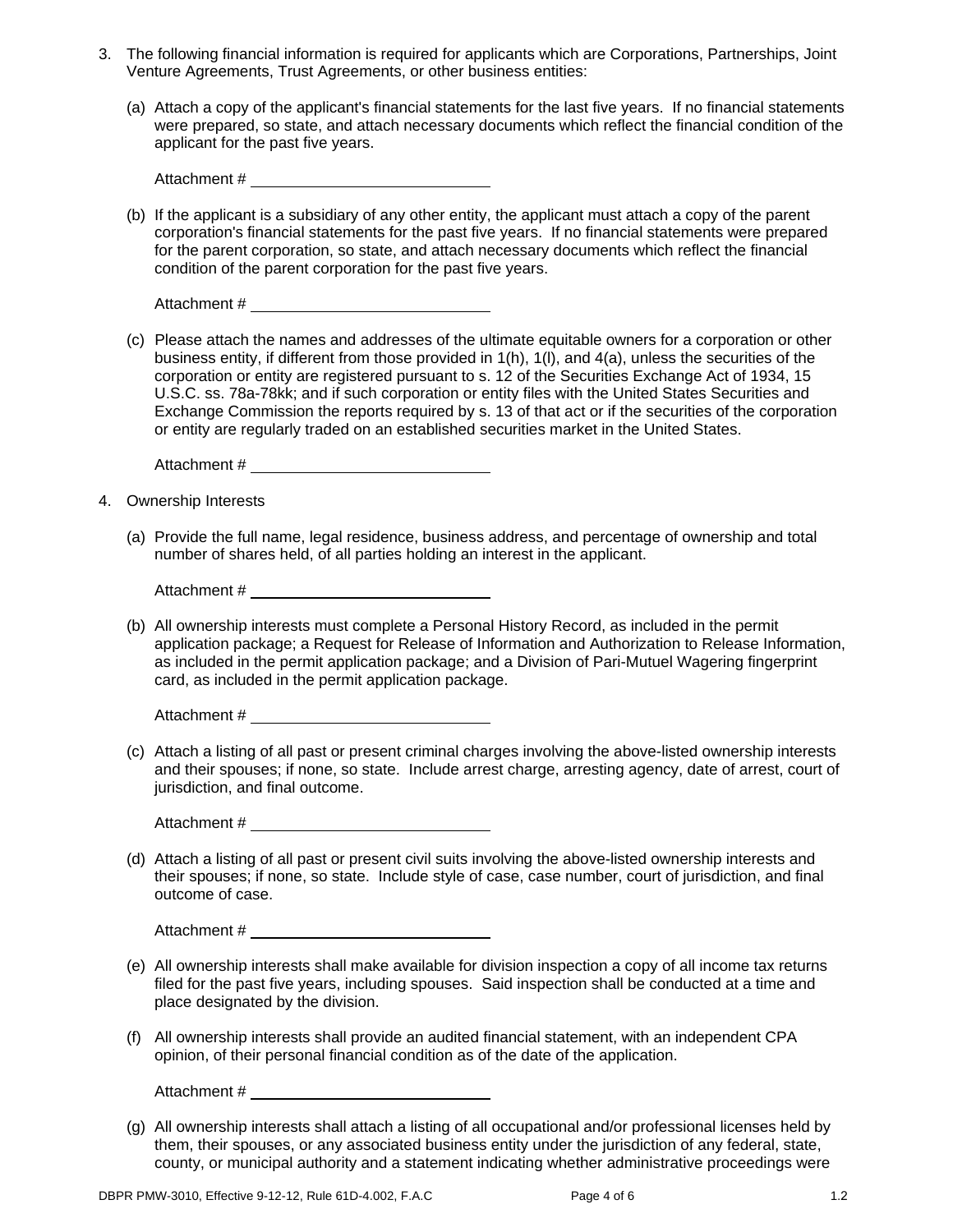ever initiated against any of the listed licenses. Include type of proceeding, agency initiating the proceedings, date, and final outcome of case.

Attachment #  $\overline{a}$  and  $\overline{a}$  and  $\overline{a}$  and  $\overline{a}$  and  $\overline{a}$  and  $\overline{a}$  and  $\overline{a}$  and  $\overline{a}$  and  $\overline{a}$  and  $\overline{a}$  and  $\overline{a}$  and  $\overline{a}$  and  $\overline{a}$  and  $\overline{a}$  and  $\overline{a}$  and  $\overline{a}$  and

(h) All ownership interests shall attach a statement indicating if they, their spouses, or any associated business entities have ever filed for bankruptcy.

Attachment #

(i) All ownership interests shall attach a listing of the full name, legal address, business address, and date of birth of any divorced spouse or divorce proceedings involving the current spouse.

| Attachment # |  |
|--------------|--|
|              |  |

- 5. All applicants shall provide:
	- (a) A detailed statement (with supporting evidence) of the method of financing the purchase/construction of the facility, and first year's operating expenses. Said statement shall include a complete disclosure of the sources of funds.

(b) A statement detailing all preliminary plans with respect to the operation of the facility, including the names of management personnel and racing officials, and any arrangements to obtain contractual services such as totalisator equipment, video equipment, food service, security service, housekeeping, and maintenance service.

Attachment #

(c) A complete listing of any loans obtained by the applicant within the past two years, including the name of lender, amount of loan, terms of loan, collateral, reason for loan, and a copy of loan agreements.

Attachment #

(d) A legal description of the property where the proposed pari-mutuel facility is or will be located.

Attachment #

(e) Applicant's control over the above-described property is by:

[ ] Ownership [ ] Lease

[ ] Other Authority

Copies of all deeds, titles, contracts or agreements concerning the acquisition of land where the facility is or will be located. Said documents shall reflect applicant's control of property, method of financing the acquisition of the property, and sources of funds.

Attachment #

(f) An aerial view or detailed area map depicting the location of the facility, adjacent barn or kennel areas, and access roads.

Attachment #

(g) Preliminary plans and drawings detailing the construction of the proposed pari-mutuel facility, including backside areas. The dimensions of the facility, type of construction, seating capacity, barn size and design, and facilities for handling the public.

Attachment #